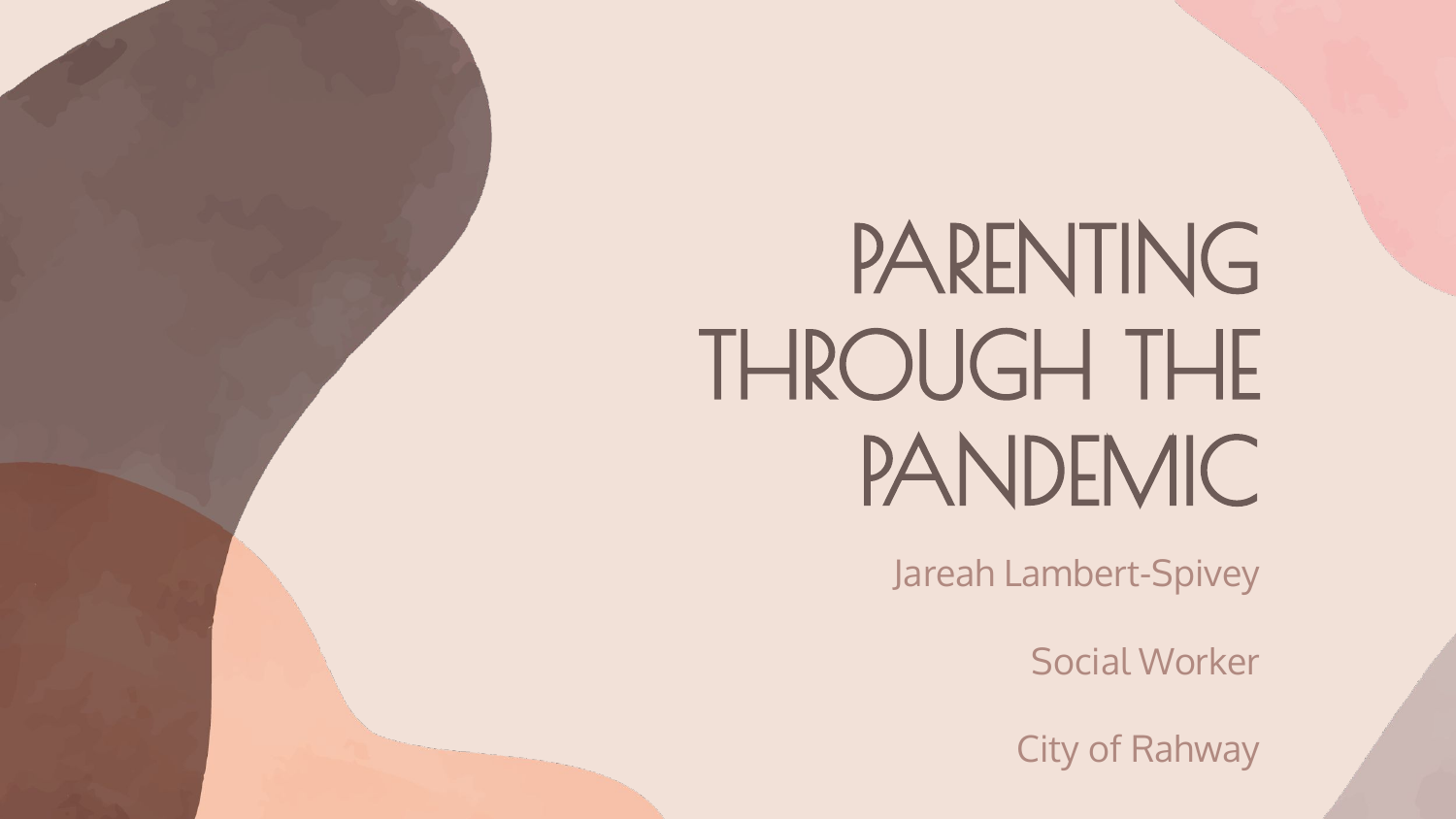## OPENING WITH BREATHWORK

"Breathe. Let go. And remind yourself that this very moment is the only one you know you have for sure." – Oprah Winfrey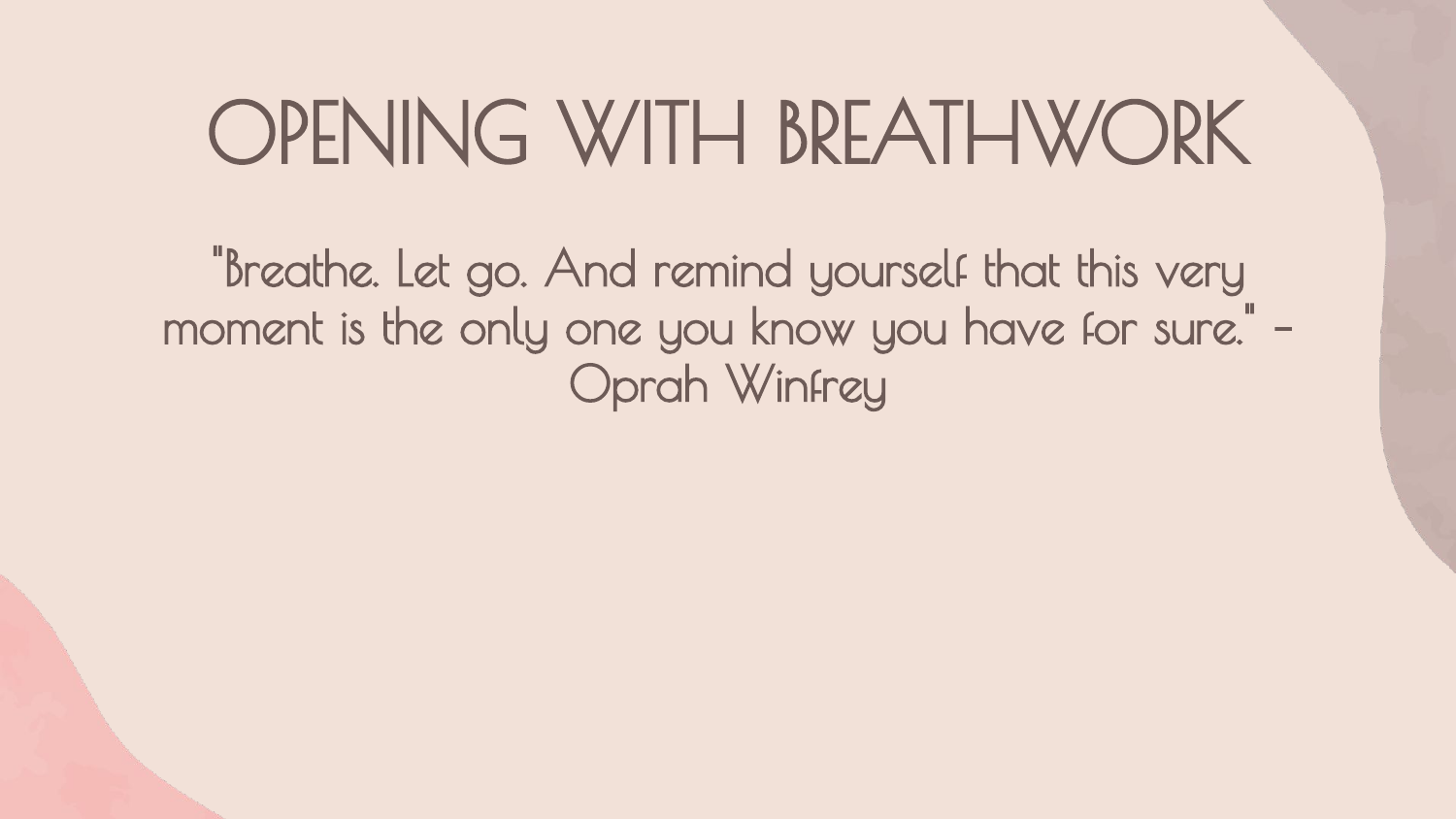# Is Self Care Selfish?

Redefining self care to make room for family care.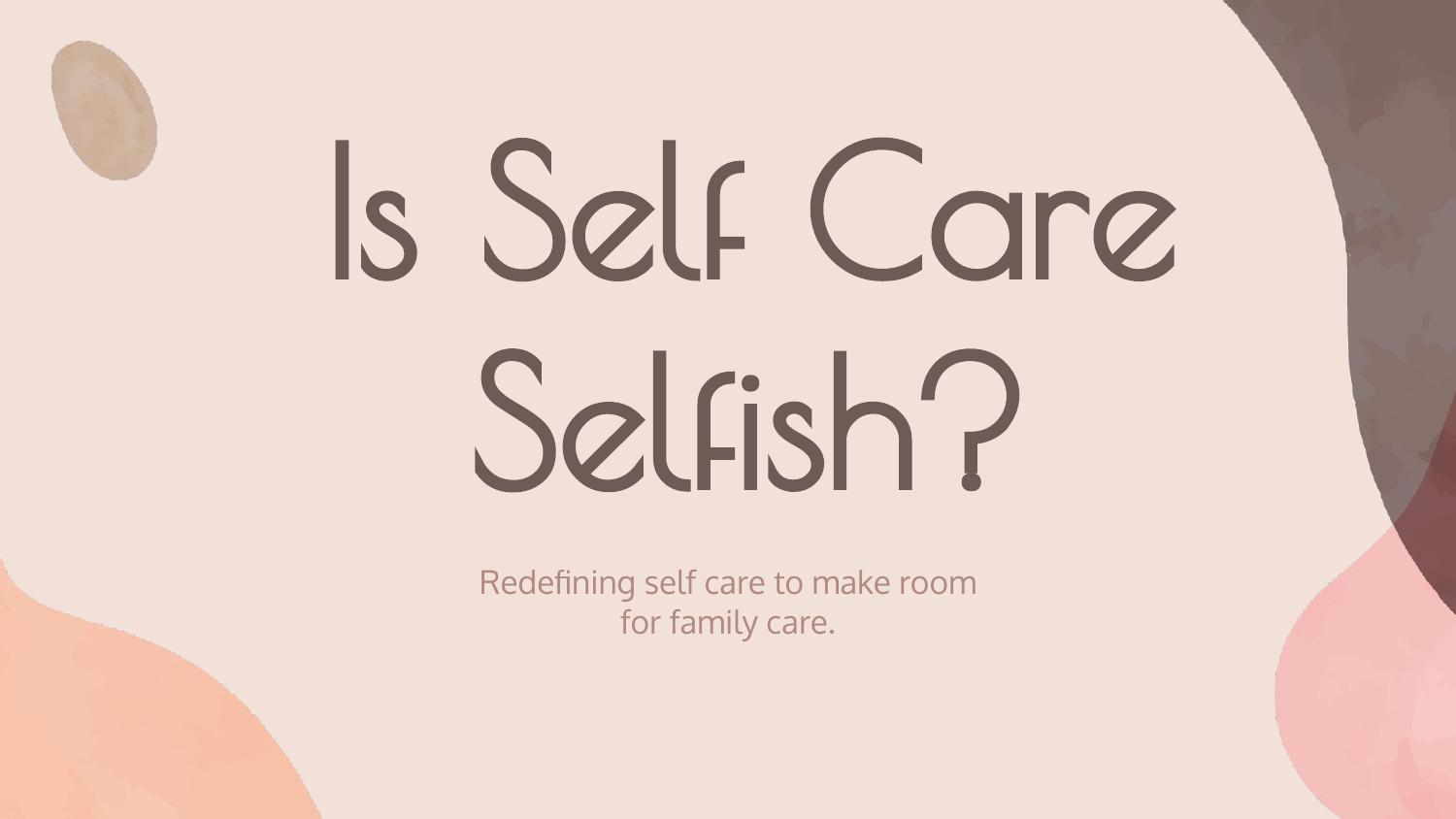# THE BENEFITS OF SELF CARE FOR PARENTS

\*Allows for a more compassionate approach when dealing with parental challenges \*Lowers stress levels \*Increased energy \*Allows you to be, and feel, more in control \*Allows you to be a role model for taking care of yourself

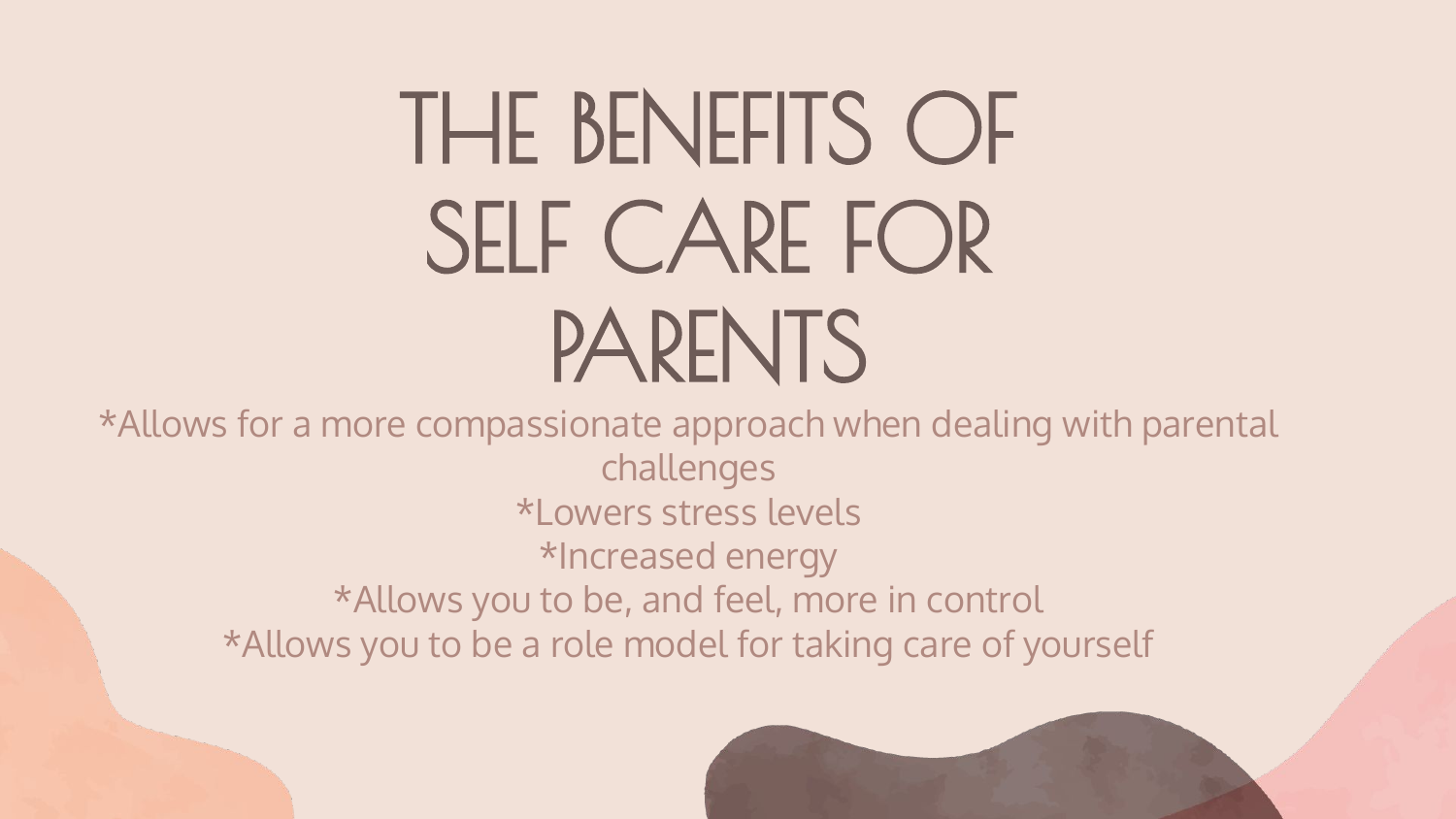#### EASY STEPS TOWARD PRACTICING SELF CARE AS A PARENT

- $\rightarrow$  Schedule your alone time
- $\rightarrow$  Inform the family
- **→** Maximize your day
- $\rightarrow$  Set aside funds
- $\rightarrow$  Join a parent group
- $\rightarrow$  Bed Time = Me Time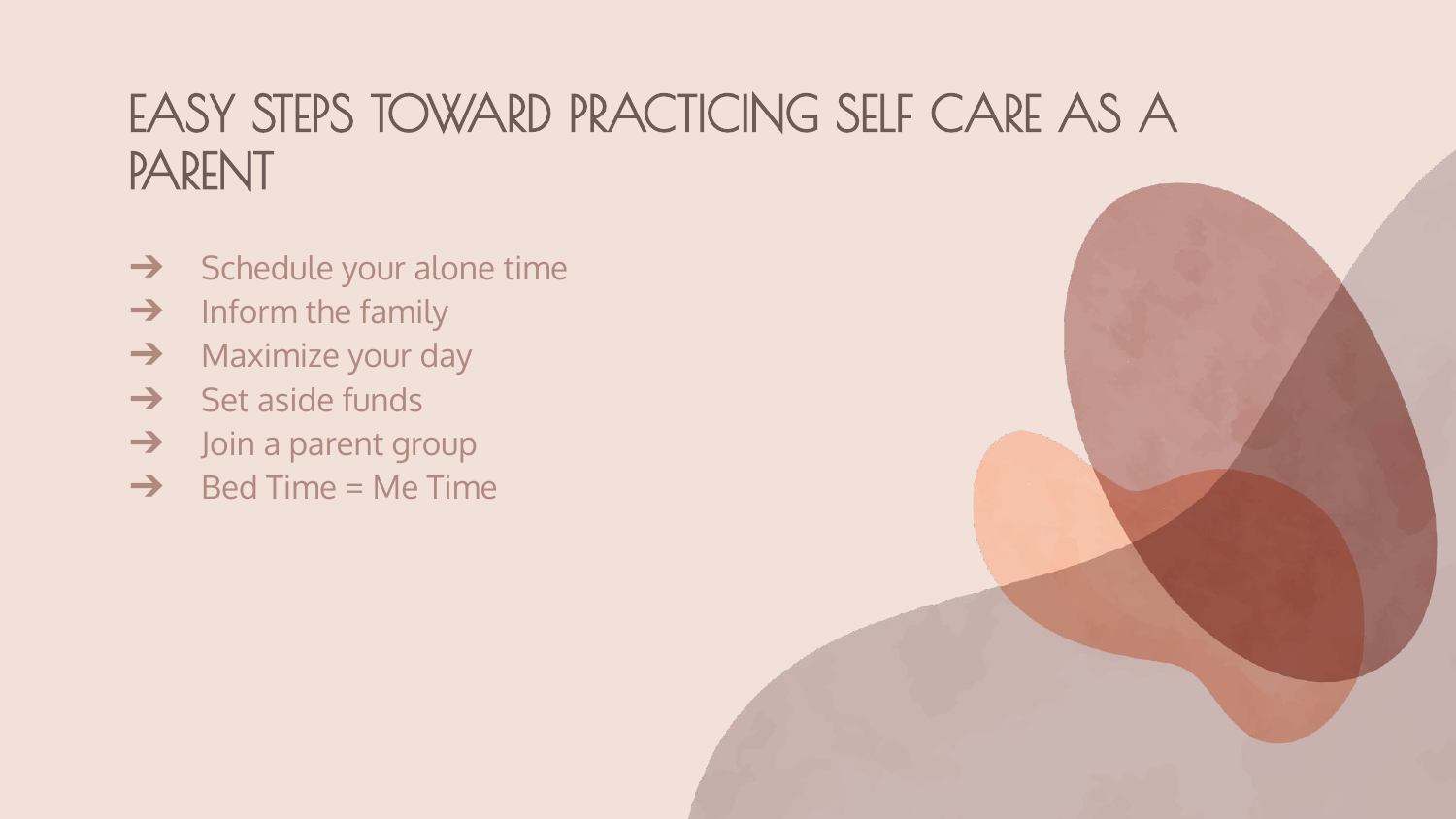#### SELF CARE RESOURCES

Better Help Insight Timer PEPS (Program for Early Parent Support) Parent Self Care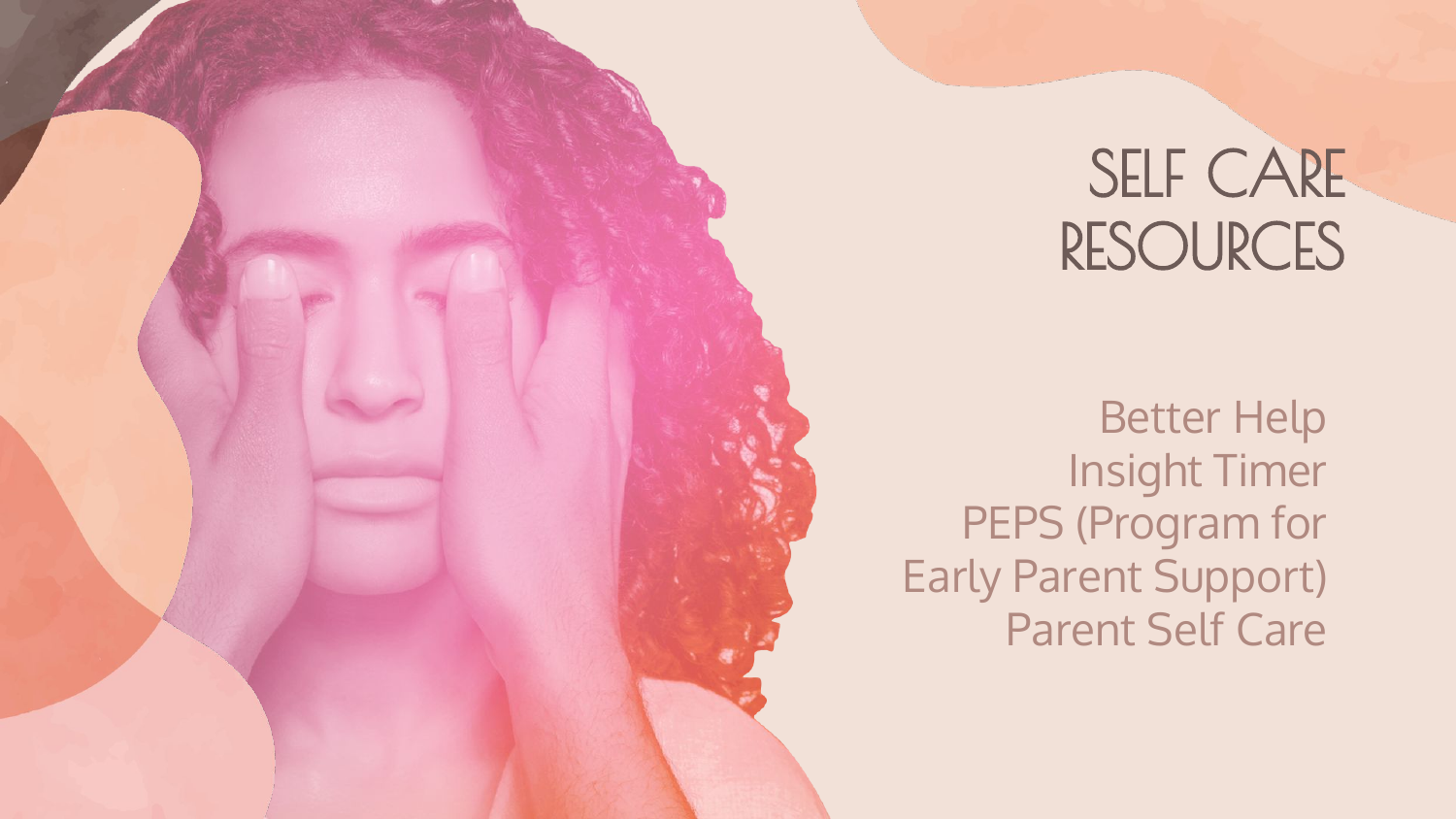### FOOD AS FUEL



#### Nourishment vs. Convenience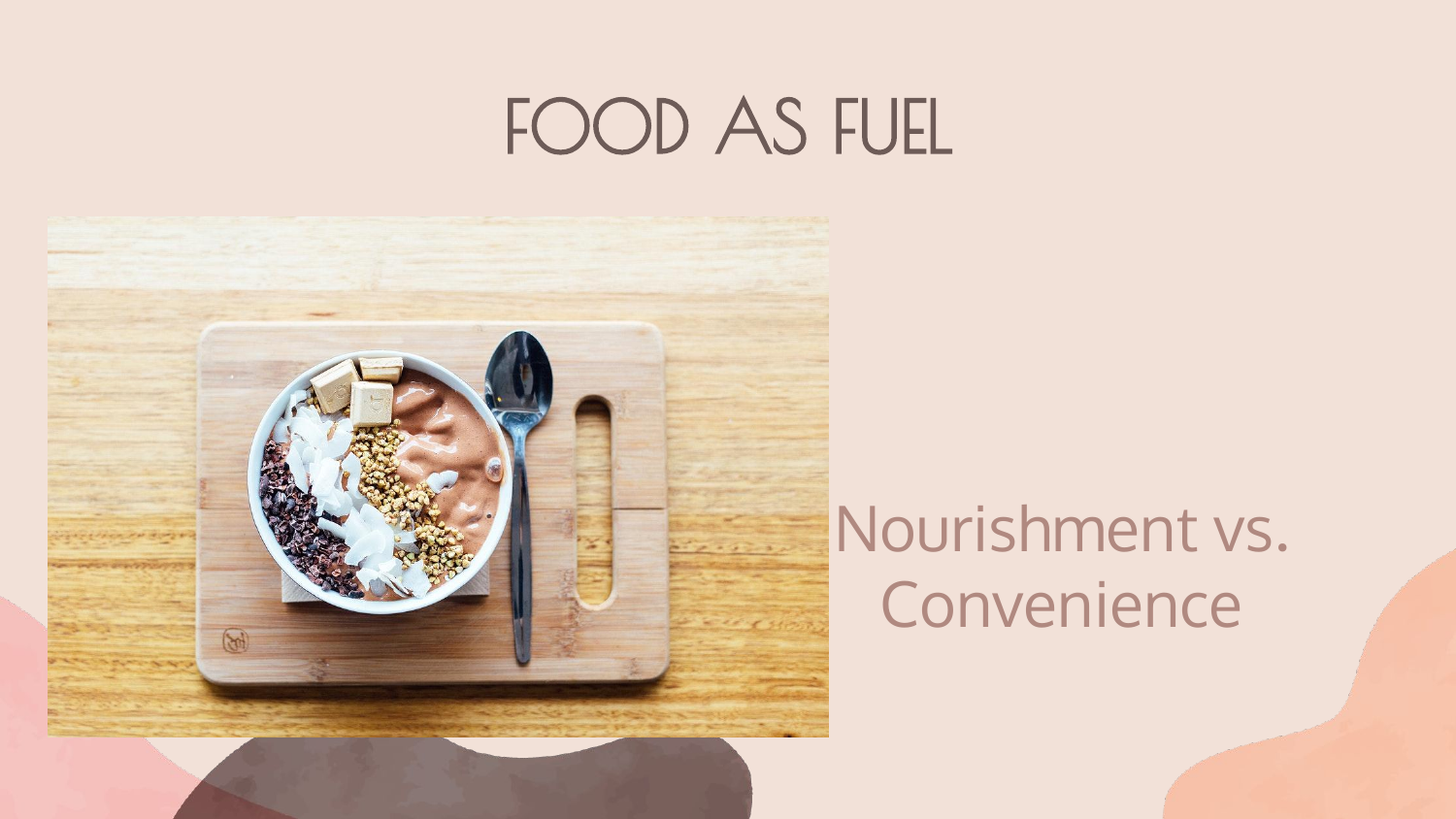#### Mindful Food Swaps

Convenient Nourishing Fruit Roll Up Applesauce Lunchable **Cereal** 

**Chips** 

Dried Fruit Sliced Apples DIY Bento Box Granola with Fruit Nuts or Seaweed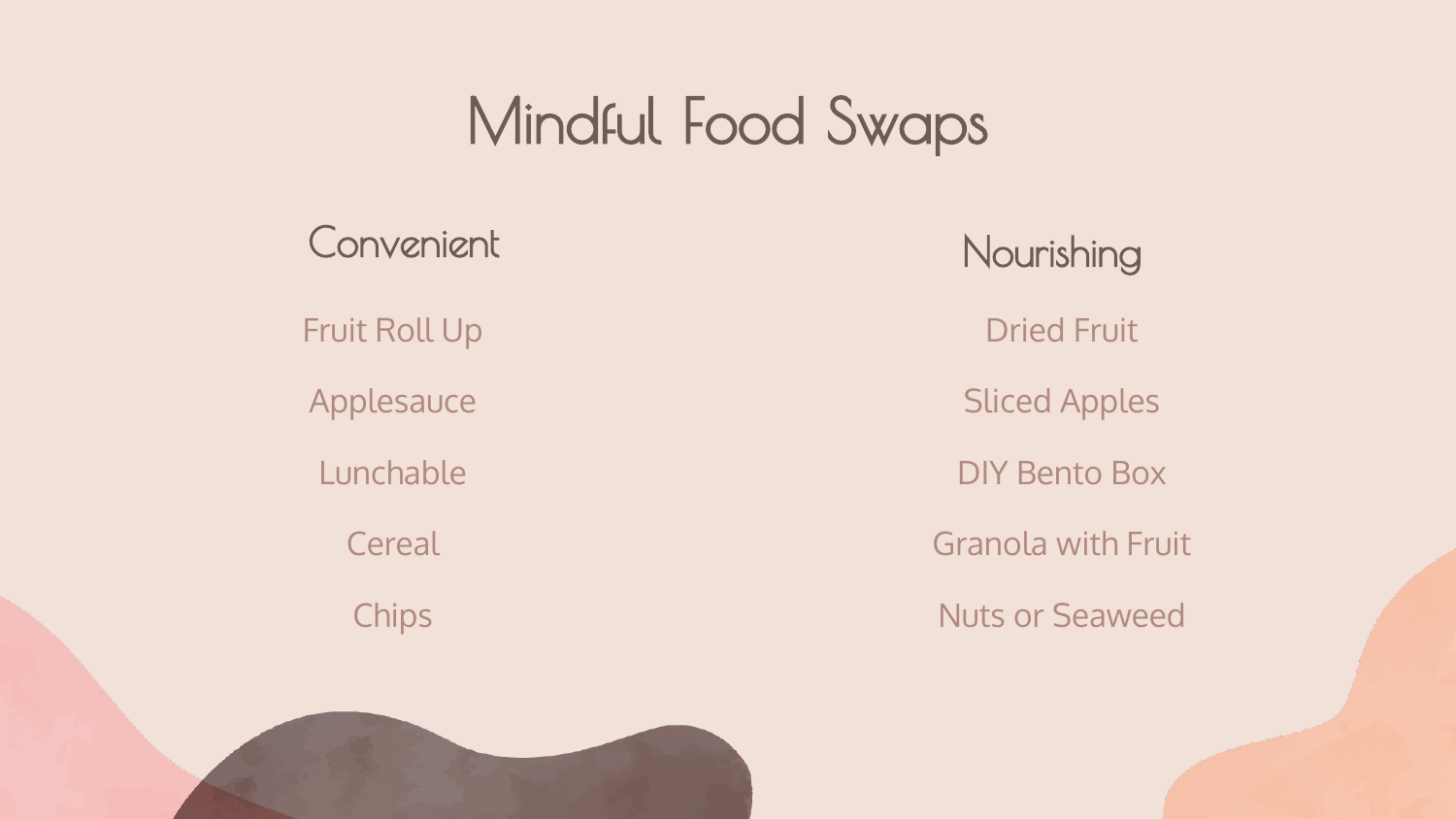#### RESOURCES FOR EMPOWERED FOOD CHOICES

Supplemental Nutrition Assistance Program Union County Food Distribution Kids Health Website Help Guide Website

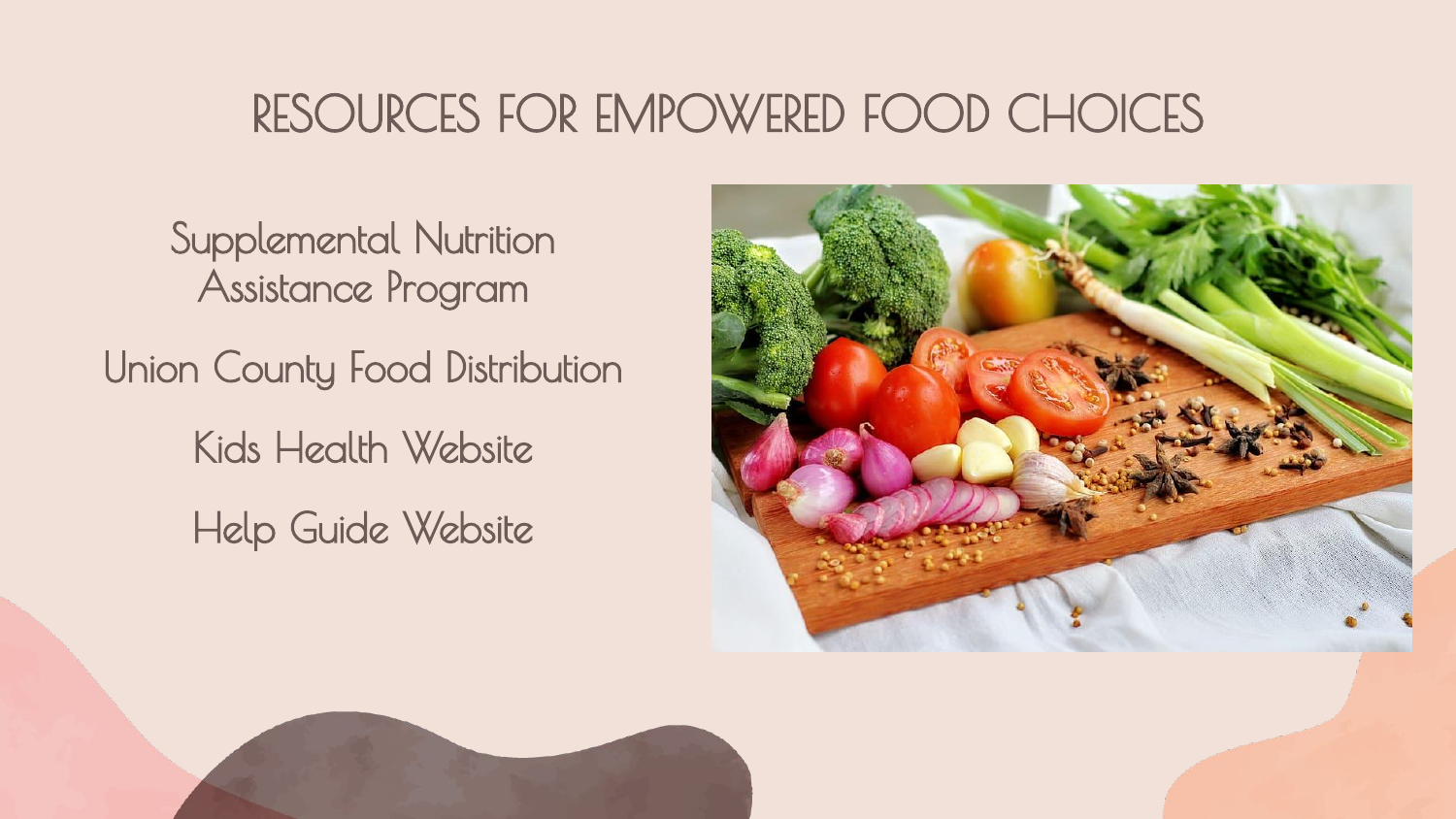#### THE RETURN

Navigating the limbo of in- person and virtual instruction Tips for conversations w/children about uncertainty

Be transparent!

Keep it age appropriate.

Speak to the child you have.

Allow them to feel and express.

Be open to answering some questions.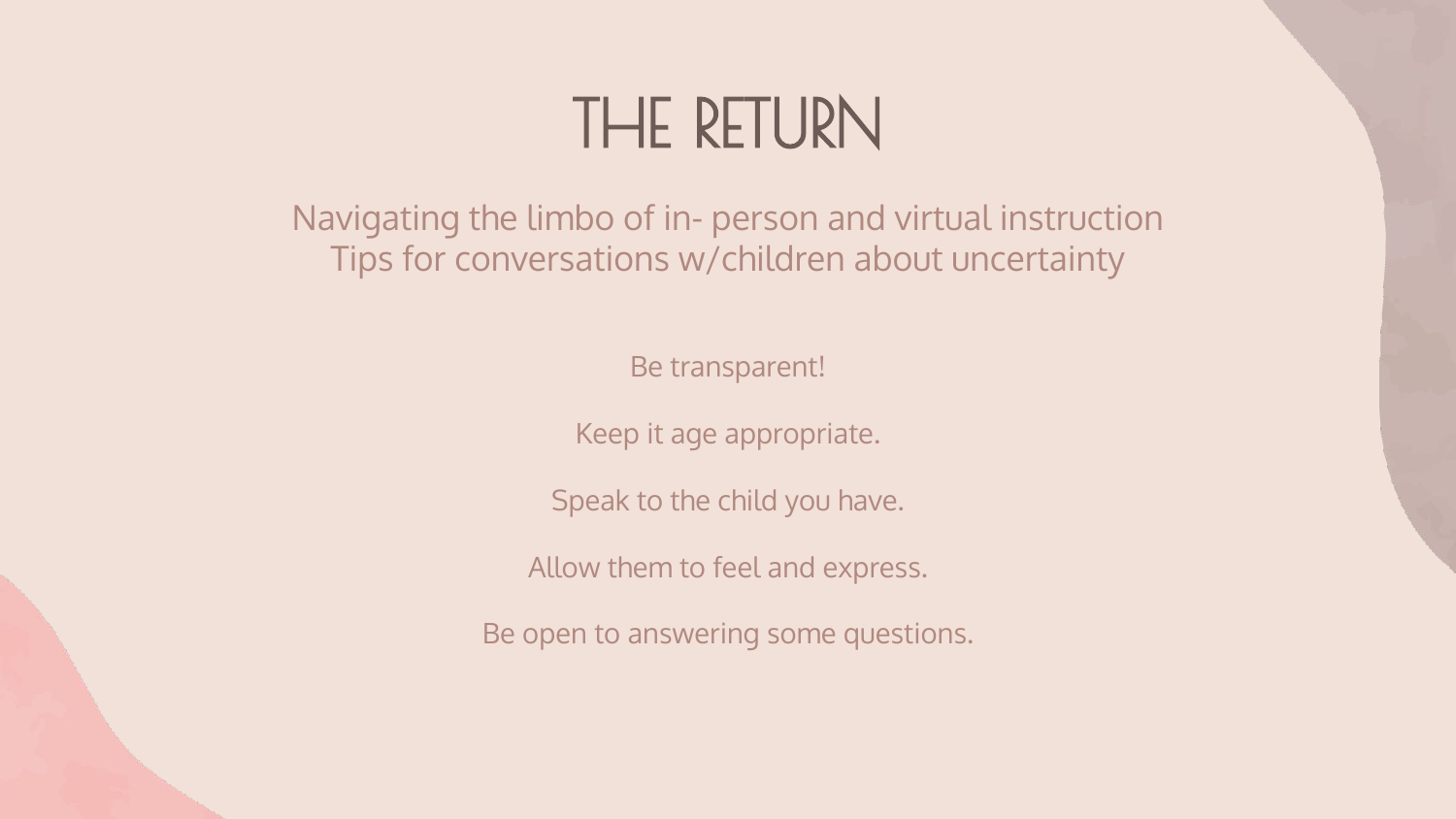Familiarizing Children with Covid-19 Protocols, Procedures, and Mandates

Practice mask wearing at home

Make a game of washing your hands

Work it in to story time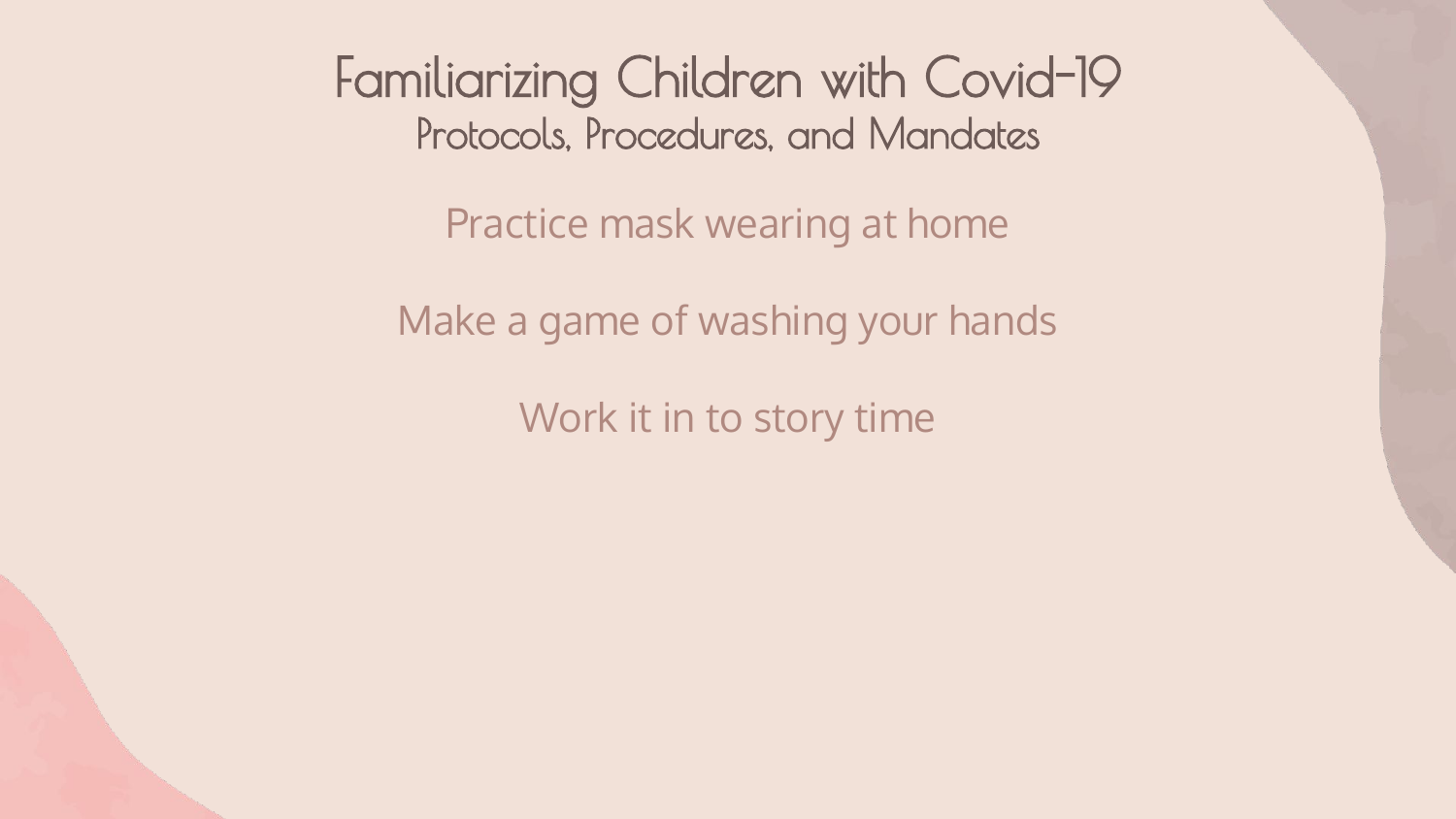**Online Resources for Discussing Covid-19 w/ young children**

ucnj.org/covid19

ucnj.org/rental-assistance

kidsguidenj.com

childcare.nj.gov

sesamestreetincommunities.org

**Local COVID-19 Resources**

**City of Rahway** Department of Health 732.827.2085

**Union County Covid Support Coordinator**  Christelle Faustin 908.518.5620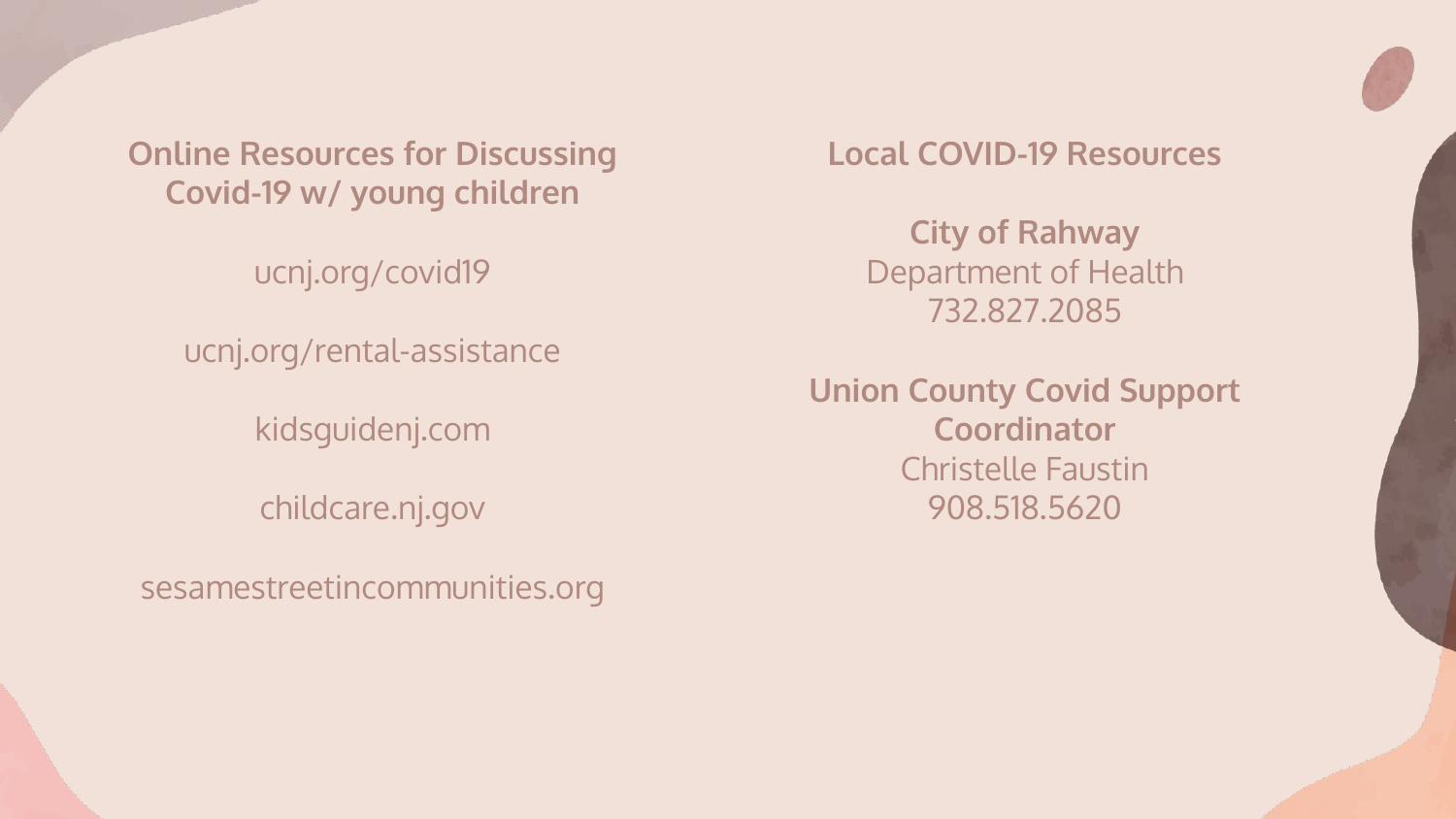#### THE BOTTOMLINE

Take care of  $\circ$ yourself first Get creative about healthier food choices Be open to  $\circ$ having conversations with your children  $\bullet$  Tap into your available resources Don't be afraid to ask for help!